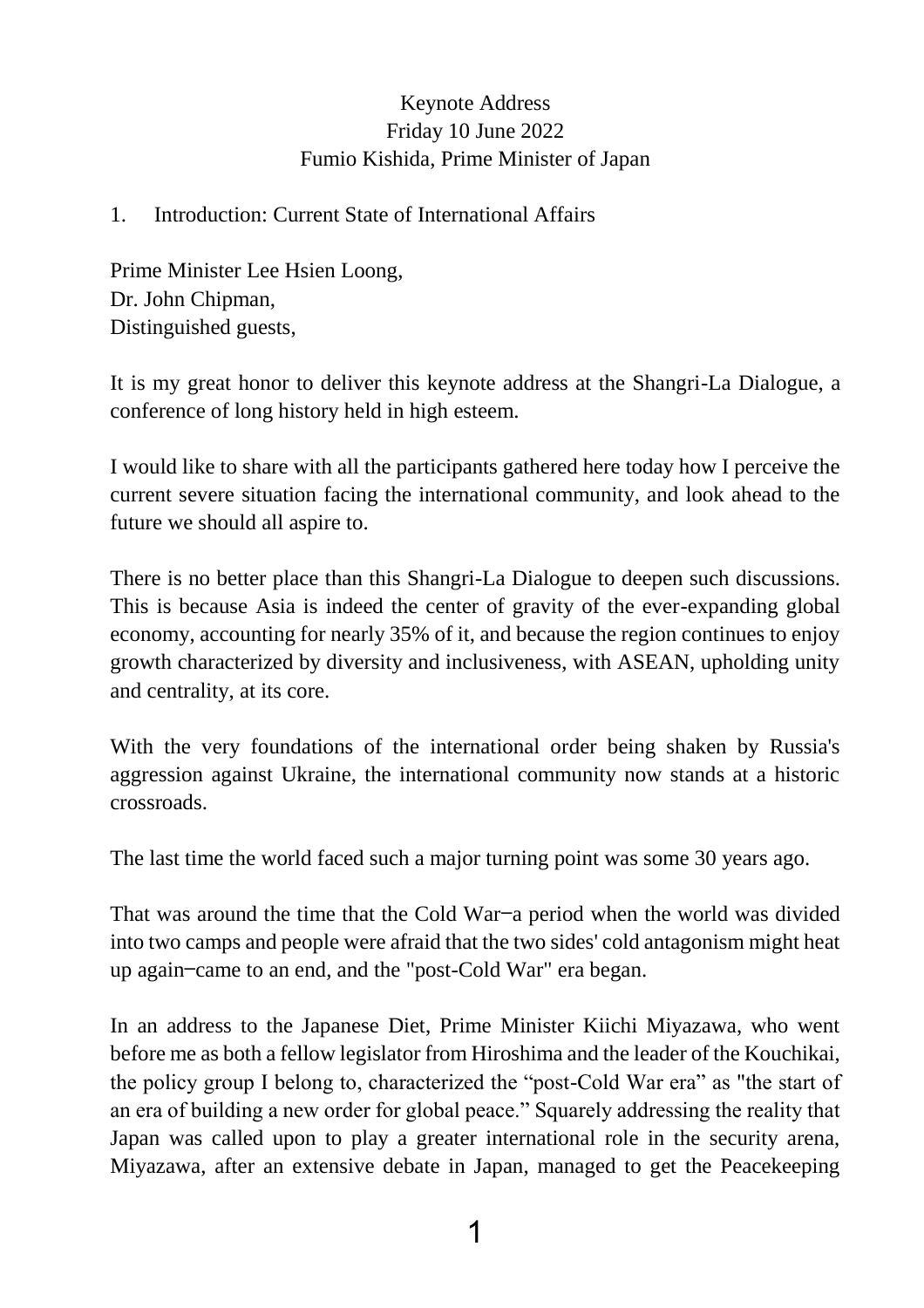Operations Cooperation Act passed, and he deployed Japan's Self-Defense Forces to Cambodia based on this Act.

With some 30 years having passed since Miyazawa's time, in what kind of era are we now living?

Since the pandemic broke out, the world has become even more uncertain. Amidst continuing economic disruption, we have come to recognize the importance of reliable and secure supply chains.

Then, as the world was still recovering from the pandemic, Russia's aggression against Ukraine occurred. No country or region in the world can shrug this off as "someone else's problem." It is a situation that shakes the very foundations of the international order, which every country and individual gathered here today should regard as their own affair.

In the South China Sea, are the rules really being honored? Neither international law, in particular the United Nations Convention on the Law of the Sea (UNCLOS), to which all relevant countries agreed after years of dialogue and efforts, nor the award rendered by the Arbitral Tribunal under this convention, is being complied with.

In the East China Sea, where Japan is located, unilateral attempts to change the status quo by force in violation of international law are continuing. Japan is taking a firm stand against such attempts.

Peace and stability across the Taiwan Strait, which is located between these two seas, is also of extreme importance.

Unfortunately, much of activities not respecting people's diversity, free will, and human rights is also taking place in this region.

Furthermore, since the beginning of this year, North Korea has repeatedly launched ballistic missiles, including a new type of ICBM, with unprecedented frequency and in new ways. As such, North Korea is strengthening its nuclear and missile activities in violation of UN Security Council resolutions, posing a clear and serious challenge to the international community. It is deeply regrettable that the recently proposed Security Council resolution was not adopted as a result of the exercise of the veto. The abductions issue, which is a top priority for my administration, is also a serious violation of human rights.

2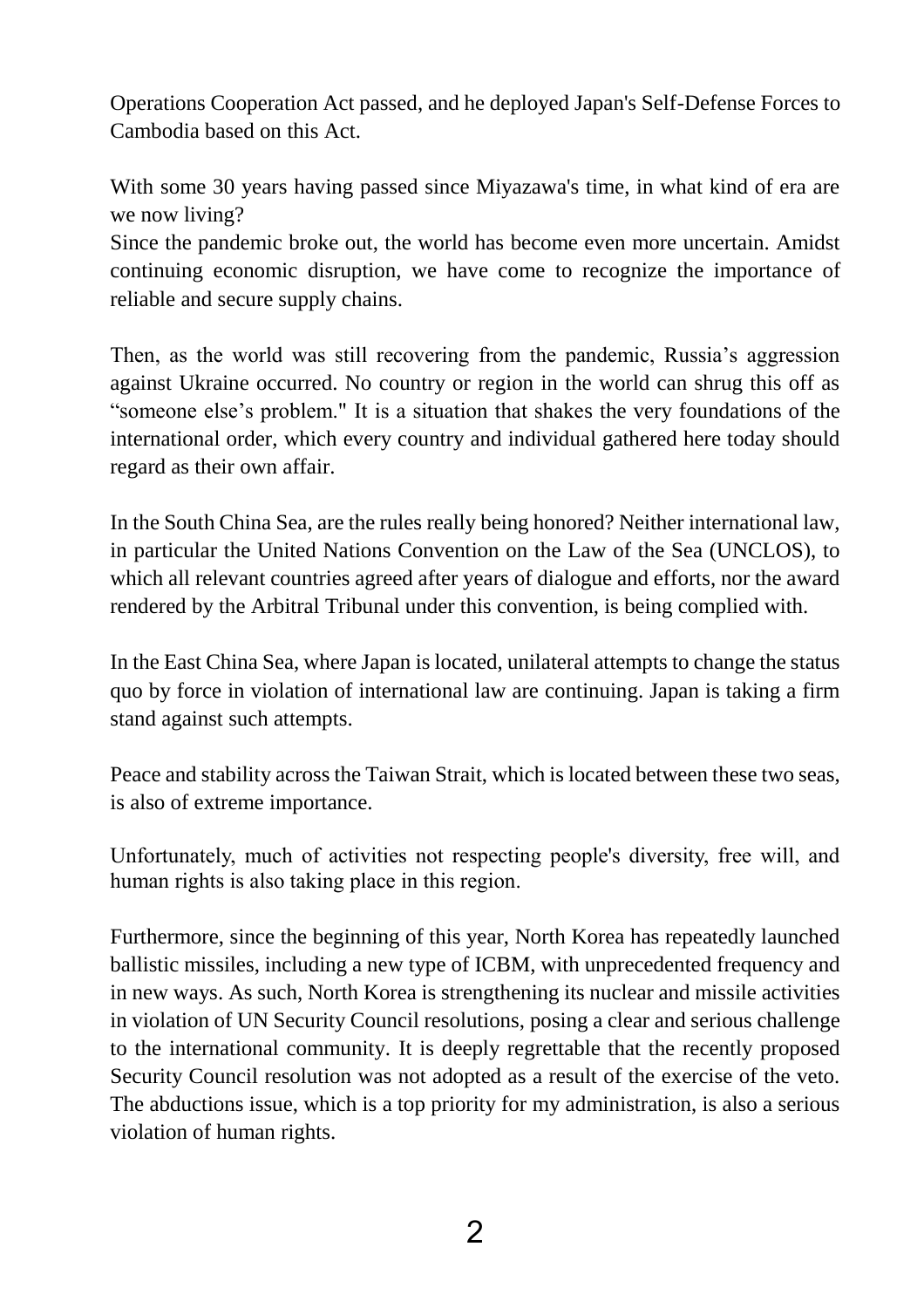At the root of all these problems is a situation in which confidence in the universal rules that govern international relations is being shaken. This is the essential and most serious underlying problem.

Can the rules-based international order we have built through hard work, dialogue, and consensus be upheld and the march of peace and prosperity continue? Or will we return to a lawless world where rules are ignored and broken, where unilateral changes to the status quo by force are unchallenged and accepted, and where the strong coerce the weak militarily or economically?

That is the choice we have to make today.

2. Japan's Responsibility and Efforts

Japan is the world's third largest economy and has consistently sought to bring about peace and prosperity in the region since the end of the Second World War, making contributions mainly in the economic field. Accordingly, the responsibility Japan must fulfill is heavy.

With that understanding, what role should Japan play in realizing peace and prosperity, as we face this crossroads in history?

While focusing on universal values that everyone should respect and defend, we must firmly hold aloft the banner of our ideals for the future, such as a world without nuclear weapons, while also responding astutely and decisively as the situation demands. I am committed to "realism diplomacy for a new era" that adheres to this kind of thorough pragmatism.

In the midst of all this, Japan will not lose its humility, flexibility in valuing diversity, or tolerance that respects the individuality of others. However, we will be more proactive than ever in tackling the challenges and crises that face Japan, Asia, and the world.

Taking that perspective, in order to maintain and strengthen the peaceful order in this region, I will advance the "Kishida Vision for Peace" and boost Japan's diplomatic and security role in the region by promoting the following five pillars of initiatives.

The first is maintaining and strengthening the rules-based free and open international order; in particular, we will press forward in bringing new developments towards a Free and Open Indo-Pacific.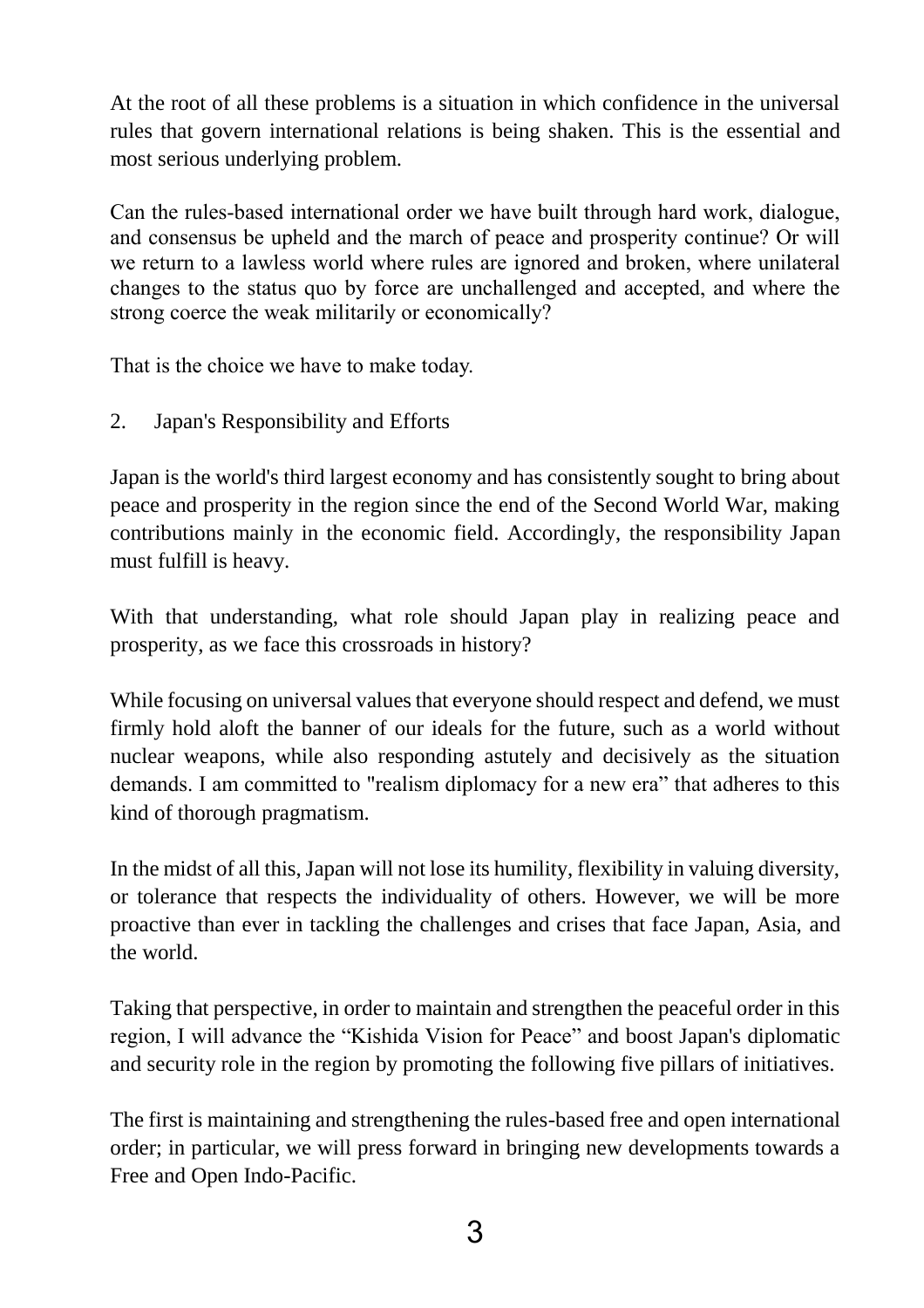The second is enhancing security. We will advance the fundamental reinforcement of Japan's defense capabilities in tandem with reinforcing the Japan-U.S. Alliance and strengthening our security cooperation with other like-minded countries.

The third is promoting realistic efforts to bring about a world without nuclear weapons.

The fourth is strengthening the functions of the United Nations, including UN Security Council reform.

The fifth is strengthening international cooperation in new policy areas such as economic security.

2-1 Maintaining and Strengthening the Rules-based Free and Open International Order; Bringing New Developments towards a Free and Open Indo-Pacific

(1) Maintaining and Strengthening the Rules-based Free and Open International Order

In order to bring peace to the international community, it is imperative that we first press forward in maintaining and strengthening the rules-based free and open international order.

The rule of law serves as the foundation supporting this kind of international order. Alongside it are the peaceful resolution of disputes, the non-use of force, and respect for sovereignty.

On the sea, it is freedom of navigation, and in the economy, free trade.

Needless to say, respect for human rights is also critical, as is a democratic political system that reflects people's free will and diversity.

These are common and universal principles developed by all people worldwide, who, longing for world peace, have amassed collective wisdom. It goes without saying that the rules and principles I have just mentioned are also consistent with the purposes and principles of the UN Charter.

Rules must be respected. Even if they become inconvenient, one cannot be allowed to act as if they did not exist, nor can one be allowed to unilaterally change them. If one wants to change them, a new consensus must be made.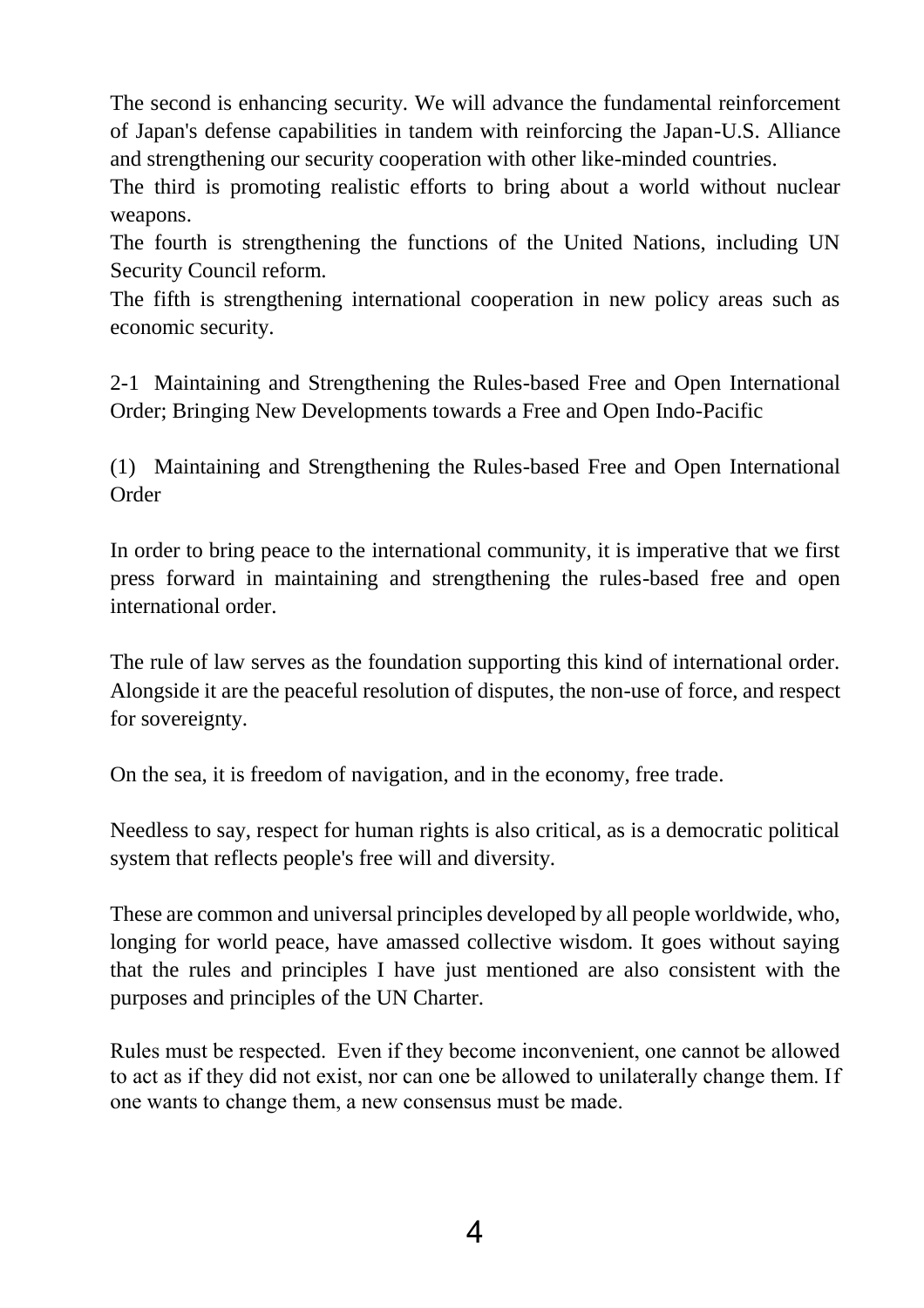(2) Bringing New Developments towards a Free and Open Indo-Pacific

Japan has been promoting a Free and Open Indo-Pacific with a view to maintaining and strengthening the rules-based free and open international order in this region, and the vision we have advocated has come to gain broad support in the international community.

Japan has consistently and vigorously supported the "ASEAN Outlook on the Indo-Pacific" (AOIP), which ASEAN has developed as its own basic policy.

Looking around the world, a variety of actors, including the United States, Australia, India, the United Kingdom, France, Germany, Italy, the Netherlands, and the European Union, have all laid out visions for the Indo-Pacific.

Sharing a common grand vision, like-minded partners are each taking action on their own initiative, not at the behest of others. This is the very concept of a Free and Open Indo-Pacific, which is based on inclusiveness.

In particular, here in the Indo-Pacific region, collaboration with ASEAN is absolutely essential.

After assuming the post of prime minister, I first visited Cambodia, which holds this year's ASEAN Chairmanship. Later, I visited Indonesia, Vietnam, and Thailand, and today, I am here in Singapore. I have also held meetings with the leaders of ASEAN countries.

The history of Japan and Southeast Asia is underpinned by a long history of goodwill and friendship. After the war, Japan supported the development of Southeast Asia, and Southeast Asian countries extended a helping hand to Japan in its recovery from the unprecedented earthquake and tsunami disaster.

I would like to continue to work hand-in-hand with the leaders of ASEAN countries to deepen discussions on ways to ensure peace and prosperity in the region.

Along with ASEAN countries, Pacific Island Countries are also important partners for the realization of a Free and Open Indo-Pacific. We will contribute to strengthening the foundation for their sustainable and resilient economic development, including addressing the existential challenge of climate change. We have provided timely assistance in response to recent changes in the security environment, such as laying an undersea cable in east Micronesia in partnership with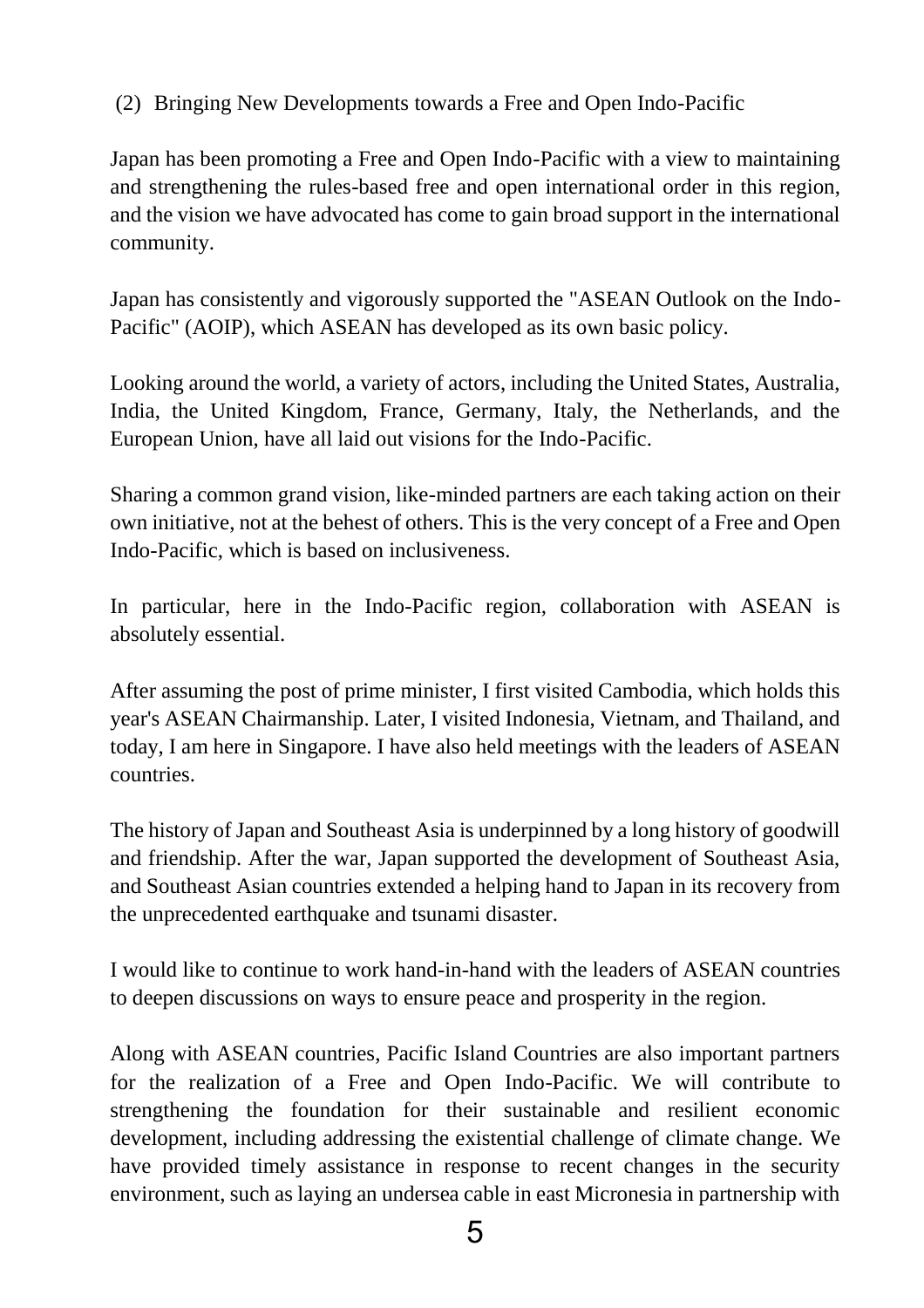Australia and the U.S., and we will work together with our Pacific Island partners to ensure a rules-based sustainable maritime order.

Cooperation based on a Free and Open Indo-Pacific is cooperation built upon longstanding trust. It is not limited to hardware, such as infrastructure construction, but instead also focuses on supporting the development of local human resources, promoting autonomous and inclusive development, and fostering industry through public and private initiatives as potential investment partners. We have also supported efforts to strengthen ASEAN's connectivity.

It is also necessary for like-minded countries to work together to increase the investment of resources in this region.

In addition to the ASEAN and Pacific Island Countries that I mentioned earlier, Japan, Australia, India, and the U.S., also known as the Quad, is playing an important role in promoting a Free and Open Indo-Pacific. At the recent Quad Leaders' Meeting in Tokyo, we confirmed that the Quad will seek to extend more than US\$50 billion of further infrastructure assistance and investment in the Indo-Pacific over the next five years, which will be essential in promoting productivity and prosperity in this region.

I will further accelerate these efforts. We intend to enhance existing Free and Open Indo-Pacific cooperation by beefing up our diplomatic efforts including by expanding our Official Development Assistance (ODA), while engaging in an optimized, efficient, and strategic use of international cooperation through ODA. I will lay out a "Free and Open Indo-Pacific Plan for Peace" by next spring, which will strengthen Japan's efforts to further promote the vision of a Free and Open Indo-Pacific, with an emphasis on providing patrol vessels and enhancing maritime law enforcement capabilities, as well as cyber security, digital and green initiatives, and economic security.

In recent years, Japan has particularly been strengthening its maritime security efforts while utilizing advanced technologies such as satellites, artificial intelligence, and unmanned aerial vehicles, and will continue to share its knowledge and experience with other countries. From this perspective, over the next three years, we will make use of technical cooperation, training, and other means conducive to strengthening the maritime law enforcement capabilities of at least 20 countries to promote efforts to train at least 800 maritime security personnel and strengthen their human resources networks. In addition, we will provide at least approximately US\$2 billion in assistance, such as the provision of maritime security equipment including patrol vessels and development of maritime transportation infrastructure, to Indo-Pacific countries over the next three years. We will strengthen our support to Indo-Pacific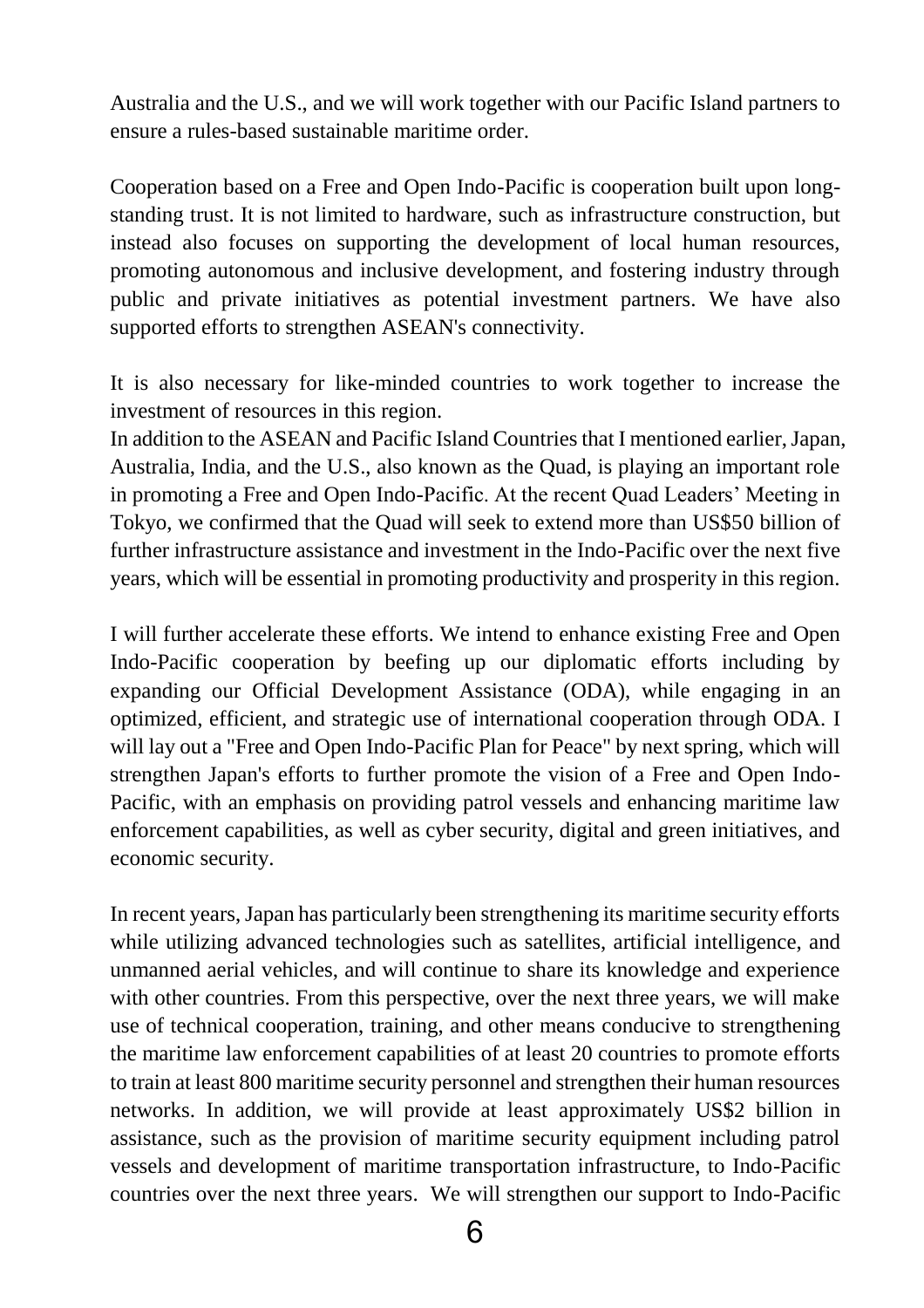countries, utilizing cooperation of Quad and frameworks of international organizations.

In addition, in order to maintain and strengthen the international order based on rules and universal values such as the rule of law, we will strengthen connections and networks among countries and peoples. To this end, we will train more than 1,500 personnel in the fields of the rule of law and governance over the next three years.

2-2. Expanding Japan's Security Role

(1) Fundamentally Reinforcing Japan's Own Defense Capabilities

Second, I would like to talk about the role Japan should play in the realm of security.

In light of Russia's aggression against Ukraine, countries' perceptions on security have drastically changed around the world. Germany has announced that it will shift its security policy and raise its defense budget to 2% of its GDP. Finland and Sweden, Russia's neighbors, have changed their historical policy of neutrality and announced they have applied for NATO membership.

I myself have a strong sense of urgency that "Ukraine today may be East Asia tomorrow." Japan has also made the decision to shift its policy towards Russia and is united with the international community in efforts to impose strong sanctions against Russia and support Ukraine. As prime minister of the peace-loving nation Japan, I have a responsibility to protect the lives and assets of the Japanese people and to contribute to a peaceful order in the region.

I will seek to build a stable international order through dialogue, not confrontation. At the same time, however, we must be prepared for the emergence of an entity that tramples on the peace and security of other countries by force or threat without honoring the rules.

As a means of preventing such situations and protecting ourselves, we need to enhance our deterrence and response capabilities. This will be absolutely essential if Japan is to learn to survive in the new era and keep speaking out as a standard-bearer of peace.

As the security environment surrounding Japan becomes increasingly severe, we will set out a new National Security Strategy by the end of this year. I am determined to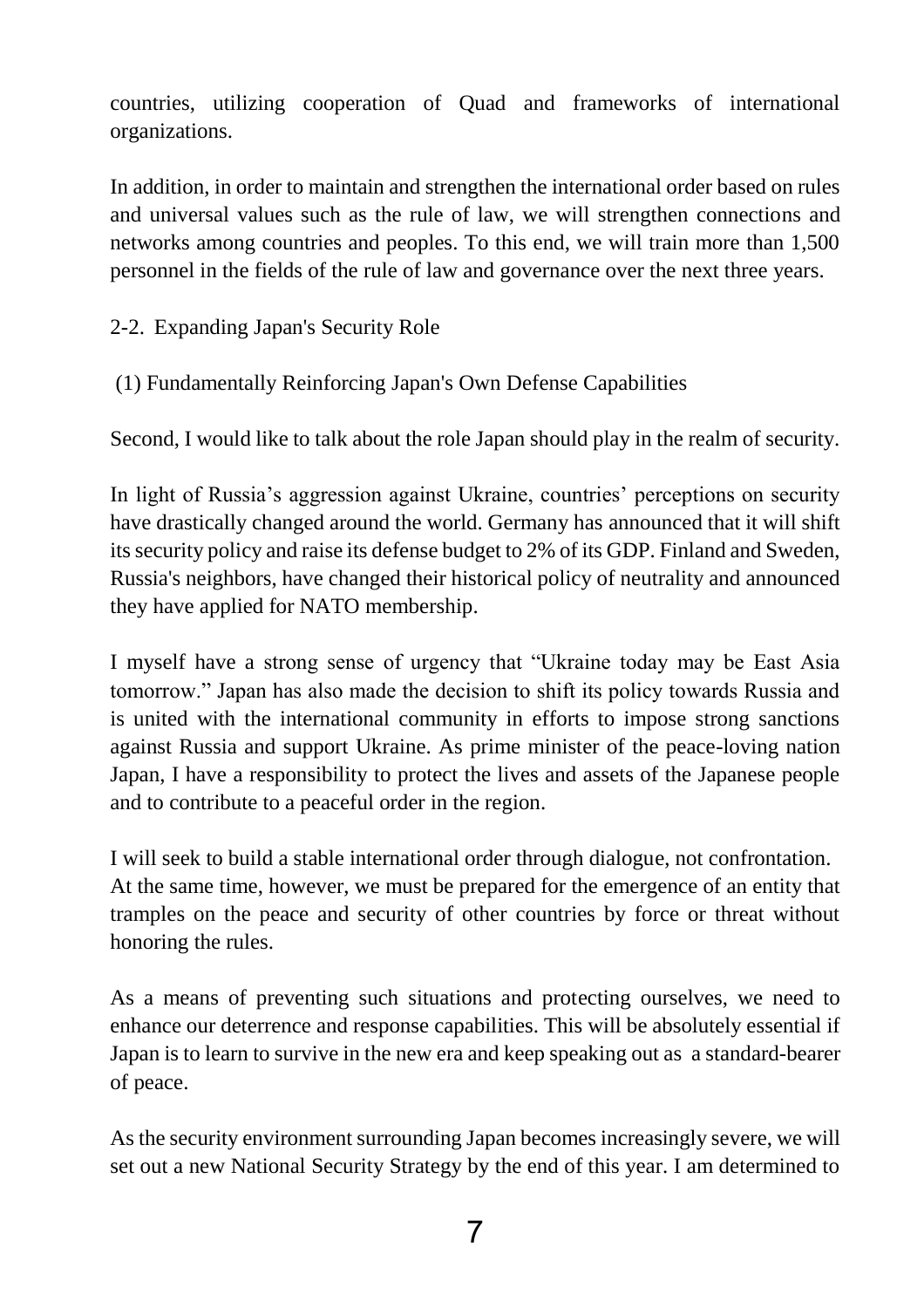fundamentally reinforce Japan's defense capabilities within the next five years and secure substantial increase of Japan's defense budget needed to effect it.

In doing so, we will not rule out any options, including so-called "counterstrike capabilities," and will realistically consider what is necessary to protect the lives and livelihoods of our people.

To all of you, I stress that Japan's posture as a peace-loving nation will remain unchanged. Our efforts will proceed within the scope of our Constitution and in compliance with international law, in a manner that does not alter the basic roles and missions shared between Japan and the U.S. under our alliance. We will continue to explain our approach to other countries in a transparent and thorough manner.

(2) The Japan-U.S. Alliance and Security Cooperation with Like-minded Countries

No country can ensure its security entirely on its own. That is why I will promote multilayered security cooperation with like-minded countries that share universal values, positioning the Japan-U.S. Alliance as the linchpin.

In my meeting with U.S. President Biden during his recent visit to Japan, he strongly supported my determination regarding Japan's defense capabilities. We were also in full agreement on expanding and deepening Japan-U.S. security and defense cooperation.

We will further reinforce the deterrence and response capabilities of the Japan-U.S. Alliance, which has become the cornerstone of peace and stability in not only the Indo-Pacific, but also the entire world.

At the same time, we will actively promote security cooperation with Australia and other like-minded countries.

Prime Minister Lee Hsien Loong, I am very pleased to begin negotiations with Singapore to conclude a defense equipment and technology transfer agreement. We will continue to promote our efforts to conclude defense equipment and technology transfer agreements with ASEAN countries and materialize specific cooperation projects according to their needs.

Regarding Reciprocal Access Agreements, following the signing of an agreement with Australia in January, we have recently reached an agreement in principle with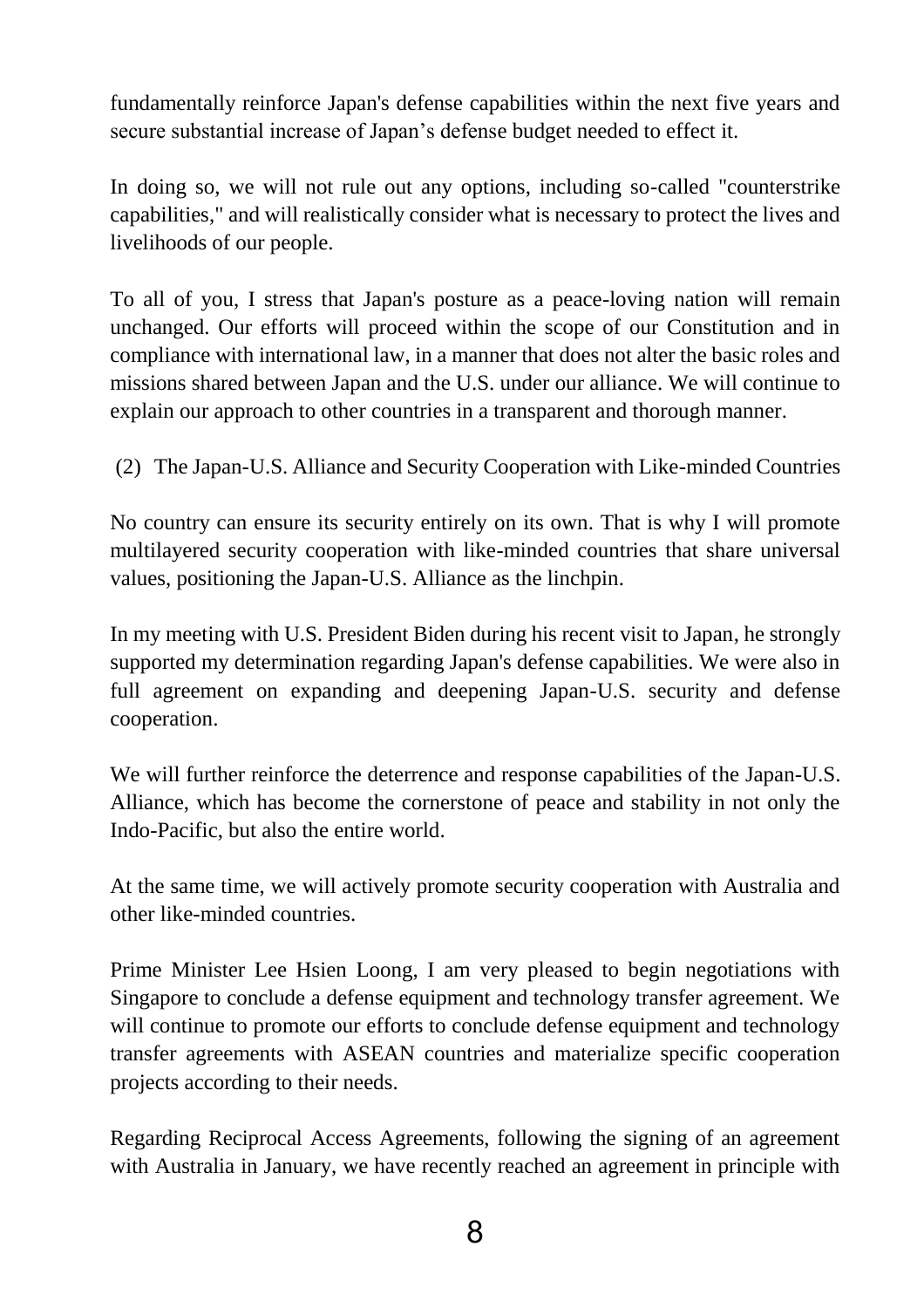the United Kingdom. Japan will work closely with like-minded partners in Europe and Asia towards the conclusion of these agreements.

In addition, in order to contribute to the realization of a free and open maritime order, Japan will dispatch a Maritime Self-Defense Force unit led by the destroyer Izumo to the Indo-Pacific region from June 13 and conduct joint exercises with countries in the region including Southeast Asia and the Pacific.

2-3. Promoting Realistic Efforts towards a World without Nuclear Weapons

Third, we will do our utmost towards achieving a world without nuclear weapons.

Amid the crisis in Ukraine, the use of nuclear weapons by Russia is being discussed as a real possibility. We must not repeat the scourge of nuclear weapons. The threat of nuclear weapons, let alone the use of them, should never be tolerated. As the prime minister of the only country that has suffered the devastation of atomic bombings, I strongly appeal for this.

The ramifications of Russia's threat to use nuclear weapons are not limited to the threat itself. The threat may have already caused serious damage to the nuclear nonproliferation regime. It may have already made it even more difficult for countries seeking to develop nuclear weapons to abandon their plans. Moves to develop and possess nuclear weapons might even spread further to other countries. These are among the various concerns that have been voiced.

Even before the Ukraine crisis, North Korea frequently and repeatedly launched ballistic missiles, including ICBM-class ones, and we have grave concerns that yet another nuclear test is imminent.

The non-transparent buildup of military capacity, including nuclear arsenals, that can be seen in the vicinity of Japan has become a serious regional security concern.

The return to compliance with the Iran nuclear agreement has not yet been realized.

I must admit that the path to a world without nuclear weapons has become even more challenging. It is, however, precisely because of this extremely difficult situation that I, prime minister with roots in Hiroshima, where an atomic bomb was dropped, have decided to speak out, work tirelessly to reverse the current situation, and contribute to any scale of improvement towards achieving a world without nuclear weapons.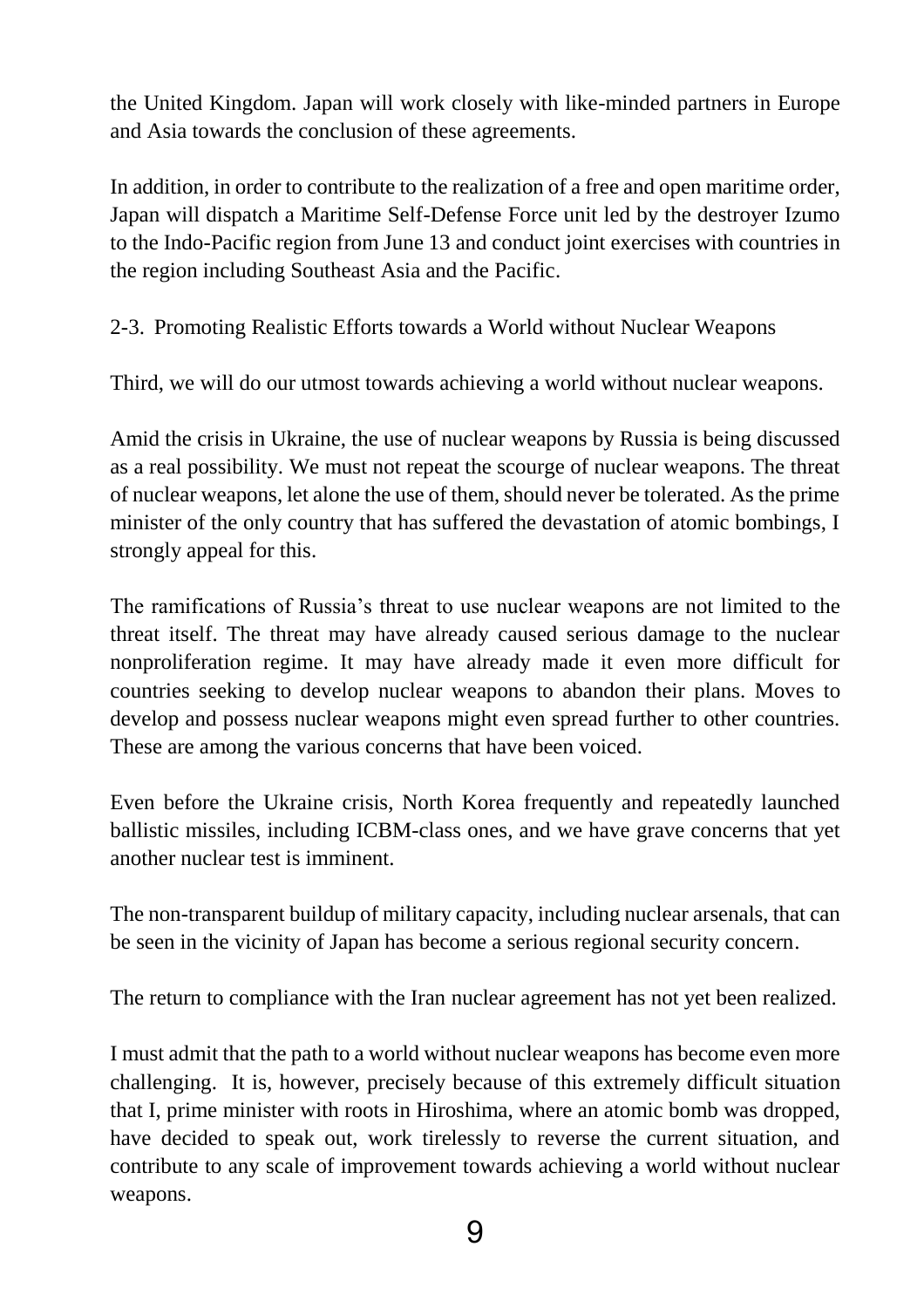There is no contradiction between ensuring Japan's national security while squarely facing the reality of the harsh security environment surrounding Japan and at the same time advancing towards the ideal of a world without nuclear weapons.

Based on the relationship of trust we enjoy with the United States, our sole ally, Japan will present a roadmap that will take us from the "reality" to our "ideal" and press forward with realistic nuclear disarmament efforts.

Greater transparency of nuclear forces is what underpins such efforts. It serves as the first step in supporting the irreversibility and verifiability of nuclear disarmament and in building trust among nuclear-weapon States, as well as between nuclearweapon States and non-nuclear-weapon States. Mindful of the non-transparent manner in which some countries have been increasing their nuclear capabilities, we call for all nuclear-weapon States to disclose information regarding their nuclear forces.

Together with countries concerned, we will encourage the US and China to engage in a bilateral dialogue on nuclear disarmament and arms control.

In addition, it is also key to bring back discussions on the Comprehensive Test Ban Treaty (CTBT) and the Fissile Material Cut-off Treaty (FMCT), which have recently become nearly forgotten.

More than ever before, we need to maintain and strengthen the NPT, the very cornerstone of the international nuclear disarmament and non-proliferation regime. We will do everything to ensure that the NPT Review Conference in August, in which both nuclear-weapon States and non-nuclear-weapon States will participate, achieves a meaningful outcome.

With the use of nuclear weapons now becoming a real possibility, reminding the world once again about the scourge and inhumanity of the use of nuclear weapons is vital. As the only country to have suffered the devastation of atomic bombings, Japan will seize every opportunity, including the upcoming "Conference on the Humanitarian Impact of Nuclear Weapons," to convey the stark realities of the atomic bombings to the world.

Furthermore, with a view to further bolstering discussions taken by the "Group of Eminent Persons for Substantive Advancement of Nuclear Disarmament" which I established when I served as foreign minister, and to rekindle the momentum for international nuclear disarmament, we will establish the "International Group of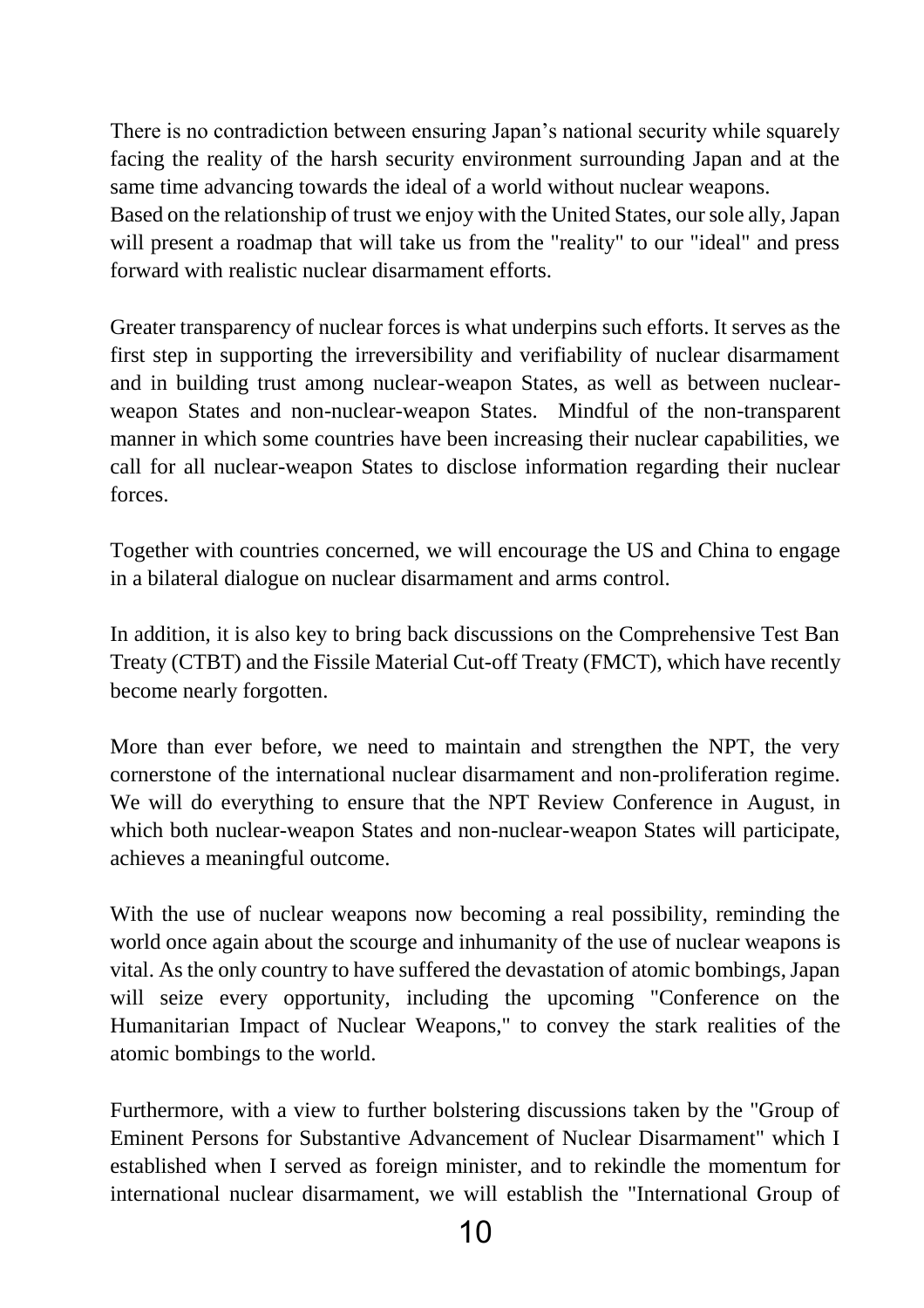Eminent Persons for a world without nuclear weapons." This group will enjoy the involvement of incumbent and former political leaders of various countries, and our plan is to hold its first meeting in Hiroshima this year.

With regard to North Korea, working towards the complete denuclearization of North Korea in accordance with UN Security Council resolutions, Japan, the United States, and the Republic of Korea will work closely together in the areas of regional security, deliberations at the United Nations, and diplomatic efforts, and Japan will furthermore act in cooperation with the international community as a whole.

Through each and every concrete effort, we will strive to move step by step towards a world without nuclear weapons.

2-4. Strengthening the Functions of the UN, including UN Security Council Reform

Fourth, no time can be lost in reforming the United Nations, which should serve as the guardian of peace.

Russia, a permanent member of the UN Security Council, a body having primary responsibility for maintaining international peace and security, has engaged in an outrageous act that has shaken the very foundations of the international order, causing the United Nations to face a time of trial.

Japan's stance of attaching importance to the United Nations remains unchanged. Since my time as foreign minister, I have been actively working towards the reform of the United Nations. Now, having assumed office as prime minister, I have taken advantage of summit-level diplomatic opportunities to hold discussions with leaders of various countries on ways to strengthen the functions of the United Nations.

UN reform is not an easy task, given the complexity of the intertwined interests of various countries, but Japan, as a peace-loving nation, will lead discussions to strengthen the functions of the United Nations, including the reform of the UN Security Council. Japan will join the UN Security Council starting next year, and in the Security Council too we will work tirelessly. At the same time, we will also seek a way forward for global governance that responds to the new challenges of the international community.

2-5. International Cooperation in New Policy Areas such as Economic Security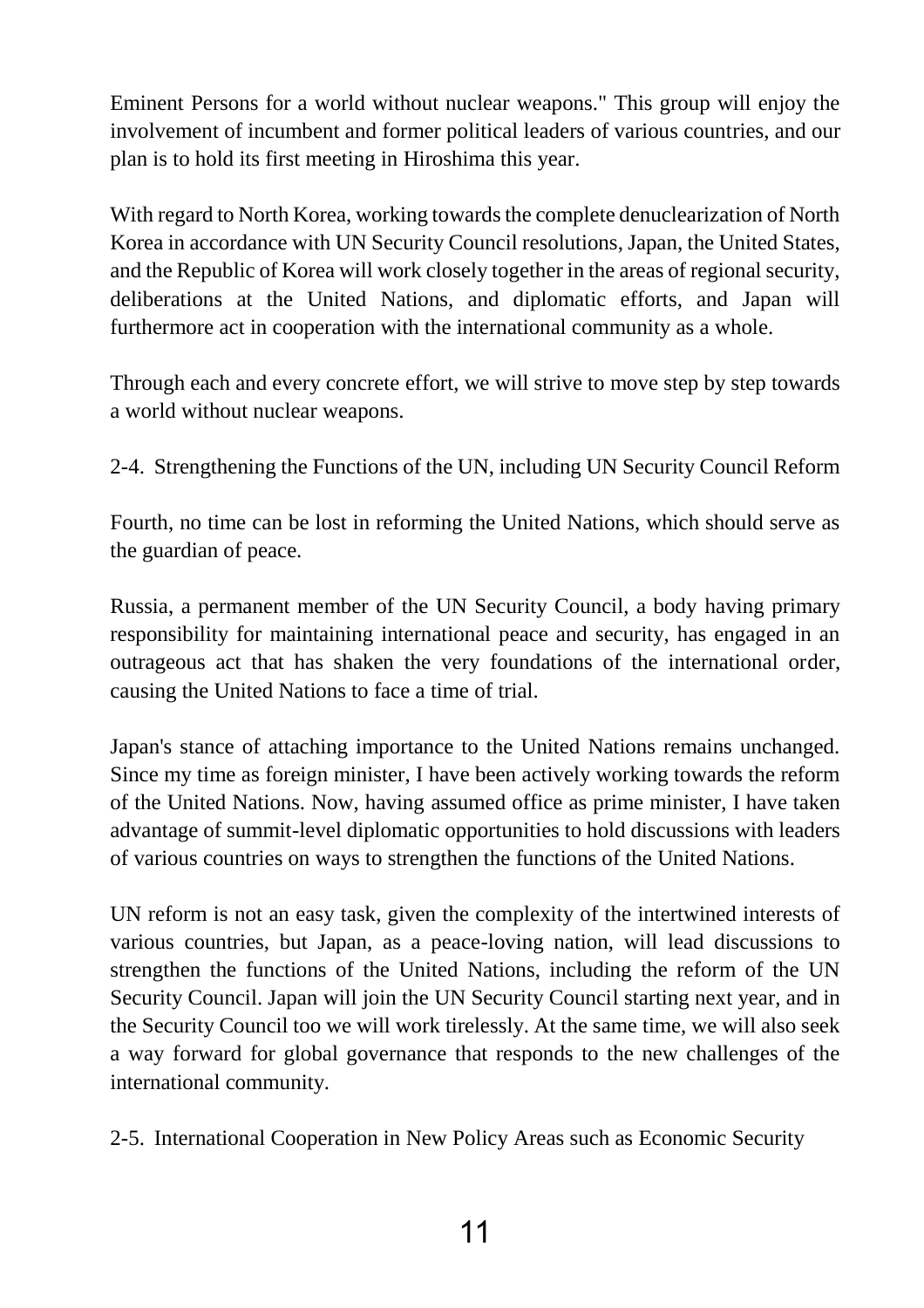Finally, I would like to discuss international cooperation in new policy areas such as economic security.

In the midst of an unprecedented pandemic, the vulnerabilities of the global supply chain have come to the fore. Exerting unjustifiable economic pressure on other countries to impose unilateral claims or intentionally disseminating disinformation can also never be accepted.

The aggression against Ukraine has made us even more aware of the clear and urgent need to make our own economy more resilient, as it directly affects our everyday lives.

Taking into account that the economy is directly linked to national security and that areas such as cyber security and digitalization are becoming increasingly important for national security, we will promote economic security initiatives to ensure the security of the nation and its people from an economic perspective.

In Japan, to address this challenge, the Economic Security Promotion Legislation was enacted under my leadership.

However, Japan cannot go at this alone; international cooperation is essential, including within frameworks of like-minded countries such as the G7.

Japan and ASEAN have long been building multilayered supply chains. It is crucial that our public and private sectors continue to invest in maintaining and strengthening these supply chains.

To this end, Japan will support more than 100 supply chain resilience projects over the next five years.

In addition, once a country's status in the international community, including its economic development, has been elevated, that country should not only enjoy the benefits, but more importantly, it should also fulfill the responsibilities and obligations commensurate with that status. Economic cooperation and financing must be characterized by transparency and they should lead to the long-term welfare of the people of the recipient country.

We will continue to promote economic cooperation based on the idea of human security, respecting the ownership of each country and the interests of its nationals.